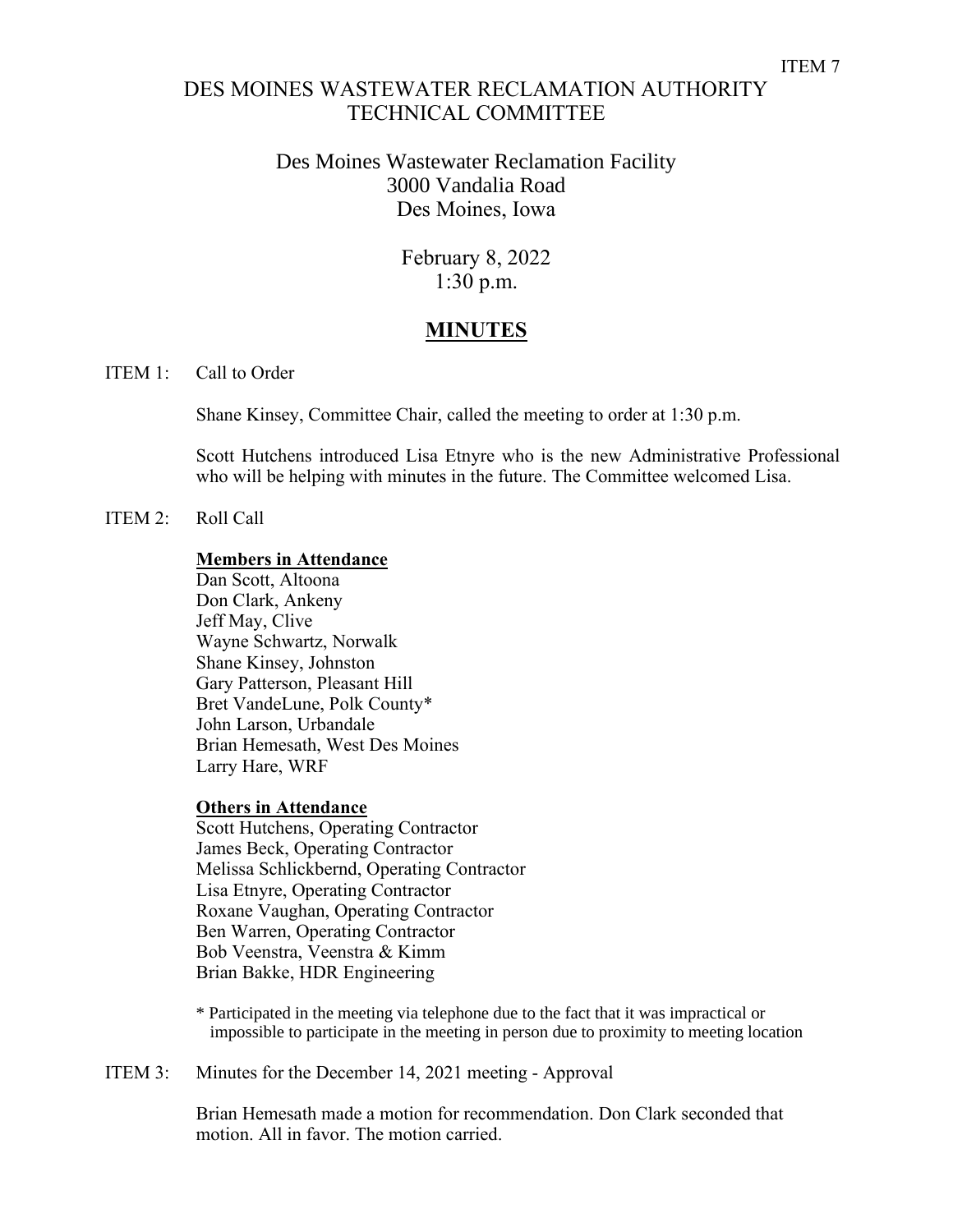### ITEM 4: Minutes for the January 11, 2022 meeting - Approval

Wayne Schwartz made a motion for recommendation. Jeff May seconded that motion. All in favor. The motion carried.

ITEM 5: WRA Southern Tier Interceptor, Phase 10, Segment 24 – Contract Recommendation

James Beck noted that bids were received on February 1, 2022 for the project which is a parallel sewer to the WRA Southern Tier Interceptor. The low bid received was from Rognes Corporation in the amount of \$3,231,000.00 which was approximately 22% over the engineer's estimate. It is believed that several factors contributing to increases in bid pricing factor into the increased pricing including labor shortages, material price increases, and inflation increases. Bob Veenstra noted there is a shortage of contractors for this type of work which could be contributing to pricing increases and several of the member communities have several projects bidding which bidders are competing for.

Brian Hemesath made a motion for recommendation. Wayne Schwartz seconded that motion. All in favor. The motion carried.

ITEM 6: WRA Ingersoll Run Outlet Sewer, Phase 28, Segment 3 – Contract Recommendation

James Beck explained the project is the first segment of the WRA Ingersoll Run Sewer to bid. Bids were received at 11:00 AM today and the apparent low bid received was from Minger Construction Company in the amount of \$4,388,521.00 which was 8% below the engineer's estimate. Staff did have the opportunity to discuss the bid with Minger after the bid opening and Minger indicated they are comfortable with their bid and that a significant portion of the project is tunnel work which they quoted to all of the other bidders. Bob Veenstra noted that Minger had an advantage as they do a lot of tunneling work and that the WRA was working through the Programmatic Agreement negotiation for this segment and other segments that will bid in the future

Don Clark made a motion for recommendation. Gary Patterson seconded that motion. All in favor. The motion carried.

ITEM 7: Professional Services Agreement for the WRA Treatment Facility Plan Update – 2024 with HDR Engineering, Inc., in an Amount Not to Exceed \$504,900.00 - Recommendation

> James Beck explained requests for proposals for the WRA Treatment Facility Plan Update - 2024 were sent to multiple firms on August 9, 2021 and were required to be submitted by September 24, 2021. The WRA received two proposals from two firms and the Consultant Selection Committee met on October 21, 2021 to evaluate the proposals. The committee discussed the proposals that were received and elected to recommend selection of HDR Engineering, Inc. as the professional services provider in the best interest of the WRA for the WRA Treatment Facility Plan Update – 2024.

> Brian Hemesath made a motion for recommendation. Gary Patterson seconded that motion. All in favor. The motion carried.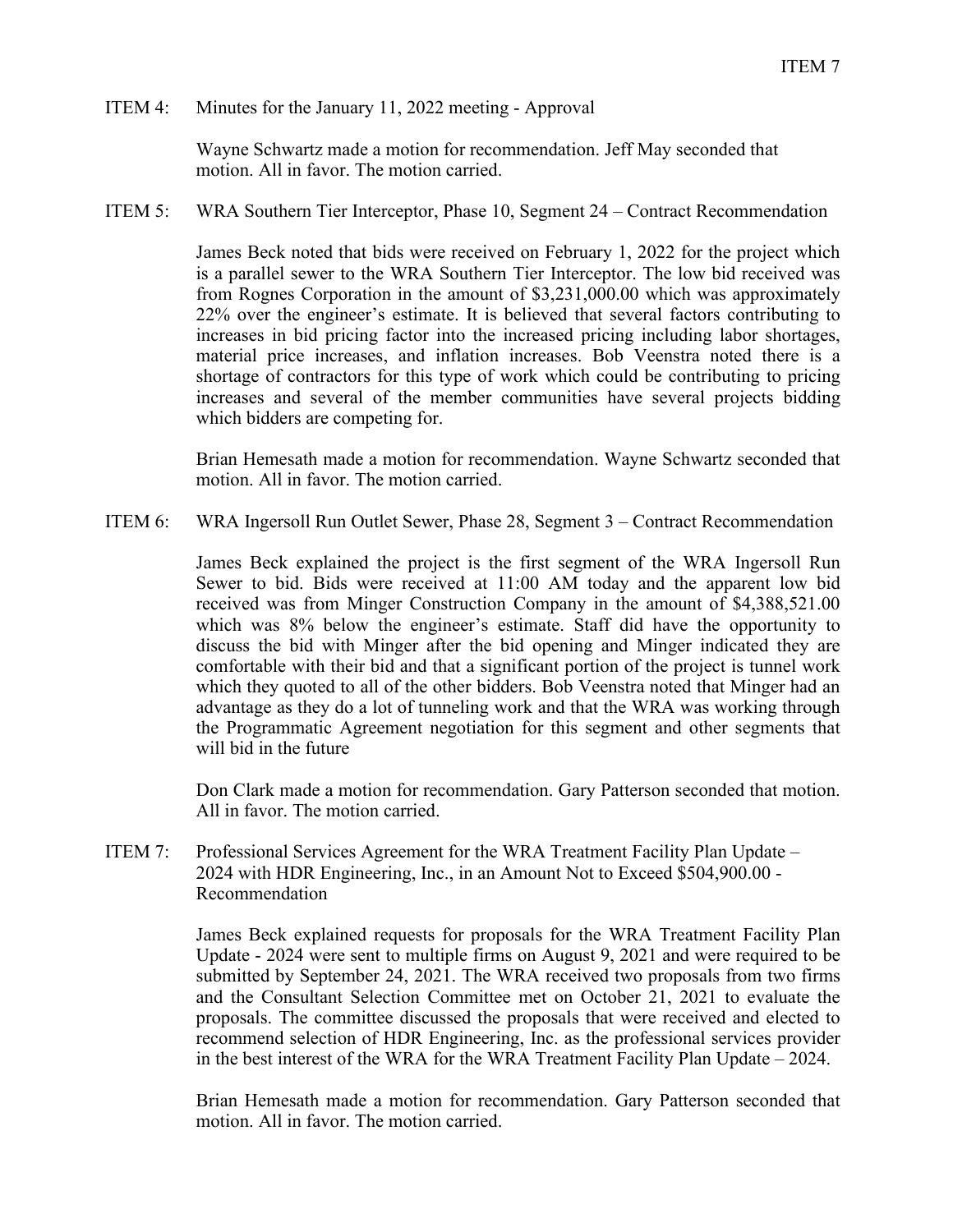ITEM 8: Supplemental Agreement No. 1 to the Professional Services Agreement for the WRF Digester No. 3 Structural Evaluation with HDR Engineering, Inc., in an Amount Not to Exceed \$106,706.00 - Recommendation

> James Beck explained the overfill event of Digester No. 3 where the digester was fed sludge all night without discharging. The digester experienced an overfilling event in which the hydraulic level inside of the digester was higher than the digester was designed for which caused damage to the digester's structural and sealing systems. Staff submitted an initial insurance claim to ICAP for the failure and ICAP hired a Structural Engineer come to evaluate; however, Staff did not agree with the repair method proposed by the engineer hired by ICAP. In June 2020 a professional services agreement with HDR Engineering, Inc. was approved by the WRA Director for evaluation of the structural integrity of Digester No. 3 in the amount of \$24,071.00. In the time since that agreement was approved Staff had the solids removed from Digester No. 3 through a separate contract so that the tank could be safely entered and inspected by HDR Engineering, Inc. The [evaluation](https://www.dmmwra.org/DocumentCenter/View/822/WRA-Digester-No-3-Structural-Assessment) determined that the waterstop and joint liner at the intersection between the tank lid and wall had been compromised and would require replacement in order to regain full functionality of the tank. Supplemental Agreement No. 1 will amend the professional services agreement to provide preliminary and final design phase services along with bidding phase services for the repair to Digester No. 3. Approximately \$26,406.00 of the \$106,706.00 fee is related to the actual repairs necessary to return the tank to its full functional state, and approximately \$80,300.00 is for enhancements that will be made to prevent similar events from happening in the future.

> Brian Hemesath asked if the cause of the failure had been determined. James Beck noted that it was a combination of human error and equipment failure.

Brian Hemesath made a motion for recommendation. Gary Patterson seconded that motion. All in favor. The motion carried.

ITEM 9: WRA Fiscal Year 2023 Capital Improvements Program and WRA Fiscal Year 2023 Operation & Maintenance Budget Summary - Discussion/Recommendation

> Roxane Vaughan provided an overview of the Operations and Maintenance budget included in the packet. James Beck provided an overview of the Capital Improvements budget.

> Larry Hare made a motion for recommendation. Gary Patterson seconded that motion. All in favor. The motion carried.

ITEM 10: Industrial Waste Ordinance – Information

Larry Hare noted 36 inspections were completed in Des Moines, Johnston, and West Des Moines, and he noted three exceptions were received in January. Larry also discussed the restaurant FOG hauled to the WRF and how there has been an increase over the past year after seeing a decrease due to the pandemic.

Shane Kinsey noted that his community was appreciative of the job shadowing that the FOG group was allowing.